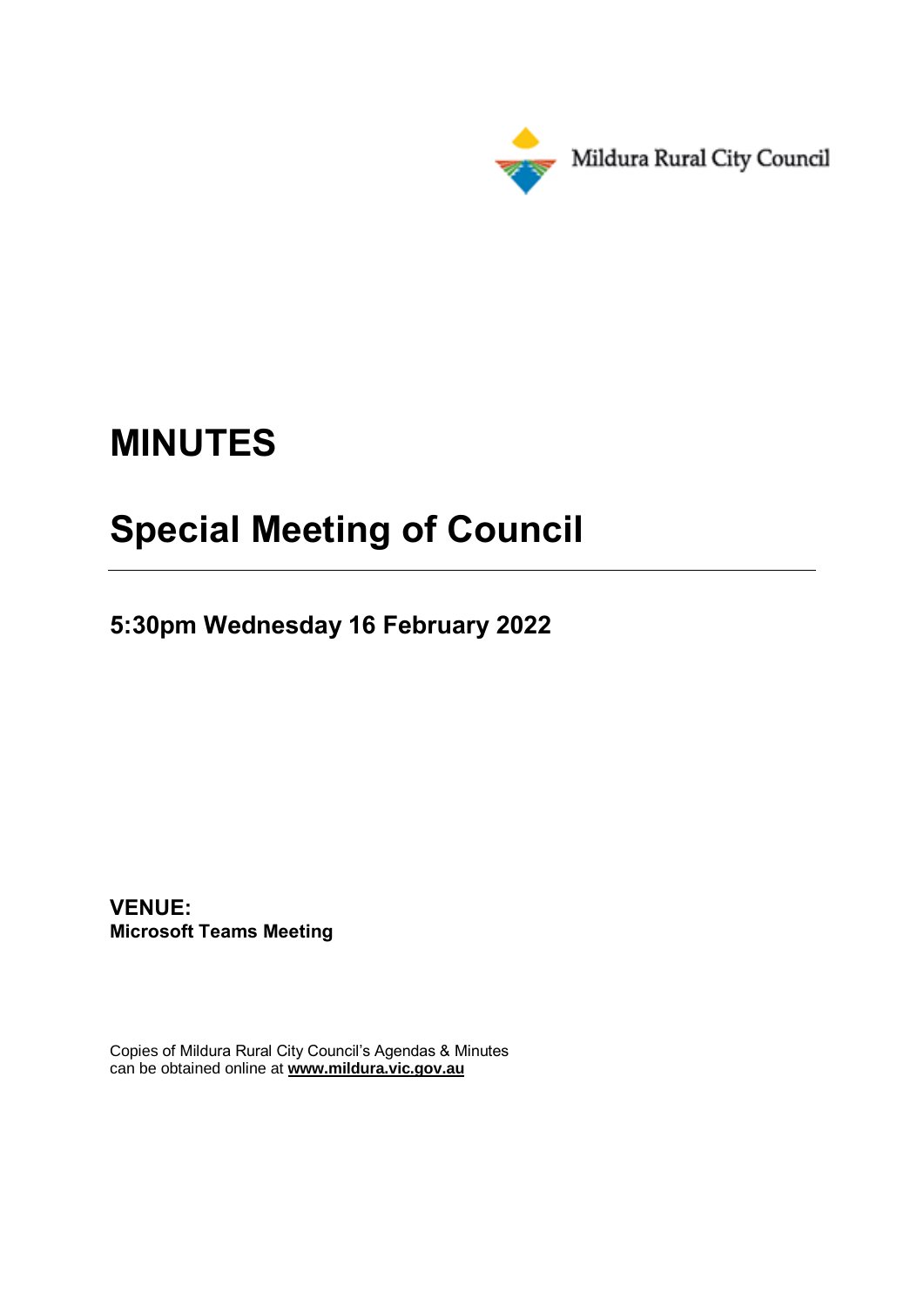## **INDEX**

| 1                |     |                                                    |  |
|------------------|-----|----------------------------------------------------|--|
| $\overline{2}$   |     |                                                    |  |
| 3                |     |                                                    |  |
| $\boldsymbol{4}$ |     |                                                    |  |
| 5                |     |                                                    |  |
| 6                |     |                                                    |  |
| $\overline{7}$   |     |                                                    |  |
|                  | 7.1 | TENDER AWARD - MILDURA SPORTING PRECINCT OUTDOOR   |  |
|                  | 7.2 | TENDER AWARD - MILDURA SPORTING PRECINCT STAGE 2 - |  |
| 8                |     |                                                    |  |

#### **MARTIN HAWSON**

**ACTING CHIEF EXECUTIVE OFFICER**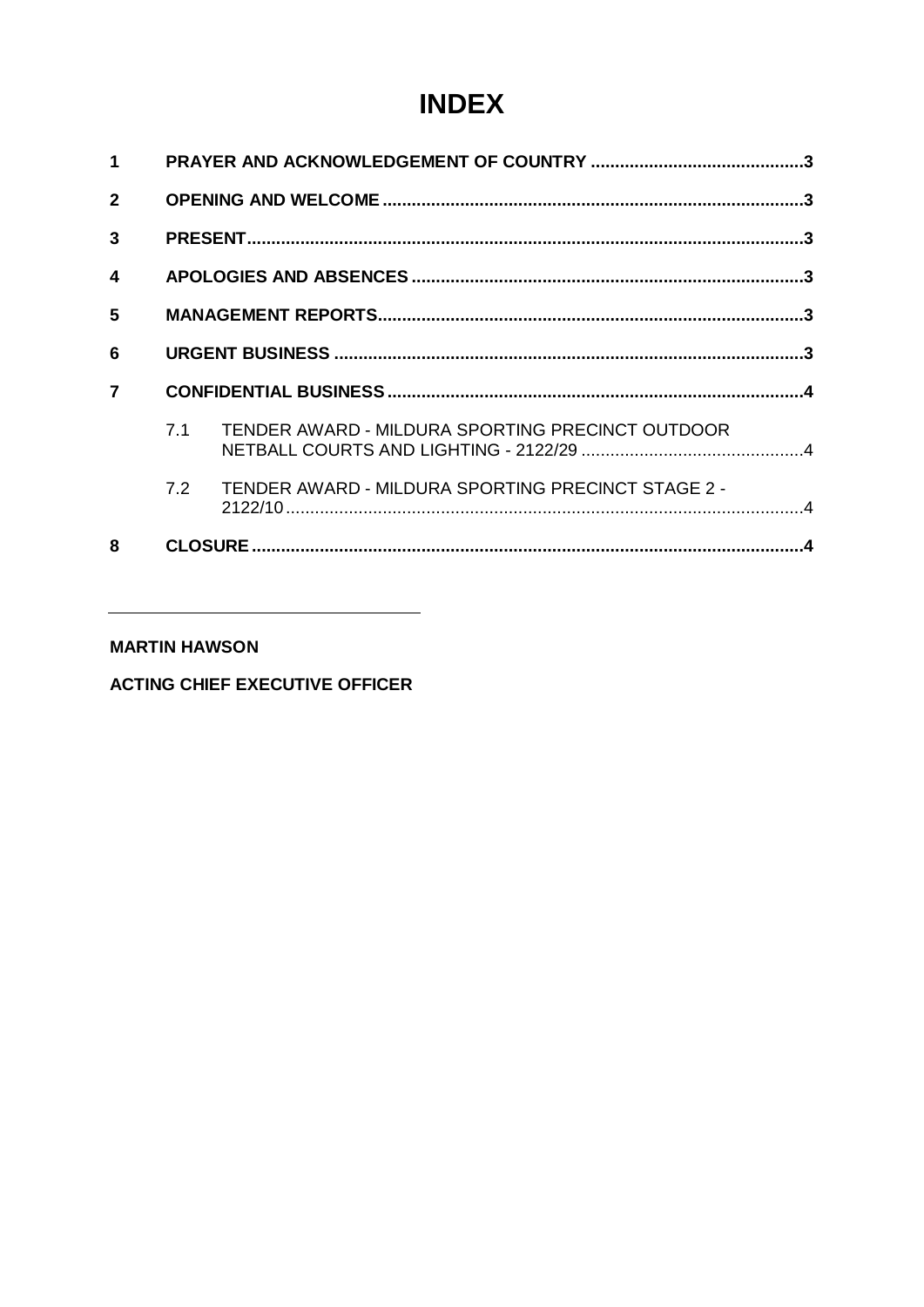#### <span id="page-2-0"></span>**1 PRAYER AND ACKNOWLEDGEMENT OF COUNTRY**

The Mayor read the Council prayer and paid respects to the traditional land owners.

#### <span id="page-2-1"></span>**2 OPENING AND WELCOME**

The Mayor welcomed Councillors, management, staff and members of the public viewing the live stream.

#### <span id="page-2-2"></span>**3 PRESENT**

#### **Councillors**

Cr Liam Wood Mayor Cr Cyndi Power Deputy Mayor Cr Ian Arney Cr Stefano De Pieri Cr Mark Eckel Cr Helen Healy Cr Glenn Milne Cr Jason Modica Cr Jodi Reynolds

#### **Officers**

Martin Hawson **Acting Chief Executive Officer** Mandy Whelan General Manager Development Mark Jenkins **Acting General Manager Community** Chris Parham General Manager Corporate Larni Baird Manager Governance & Performance

### <span id="page-2-3"></span>**4 APOLOGIES AND ABSENCES**

Nil

### <span id="page-2-4"></span>**5 MANAGEMENT REPORTS**

Nil

#### <span id="page-2-5"></span>**6 URGENT BUSINESS**

Nil